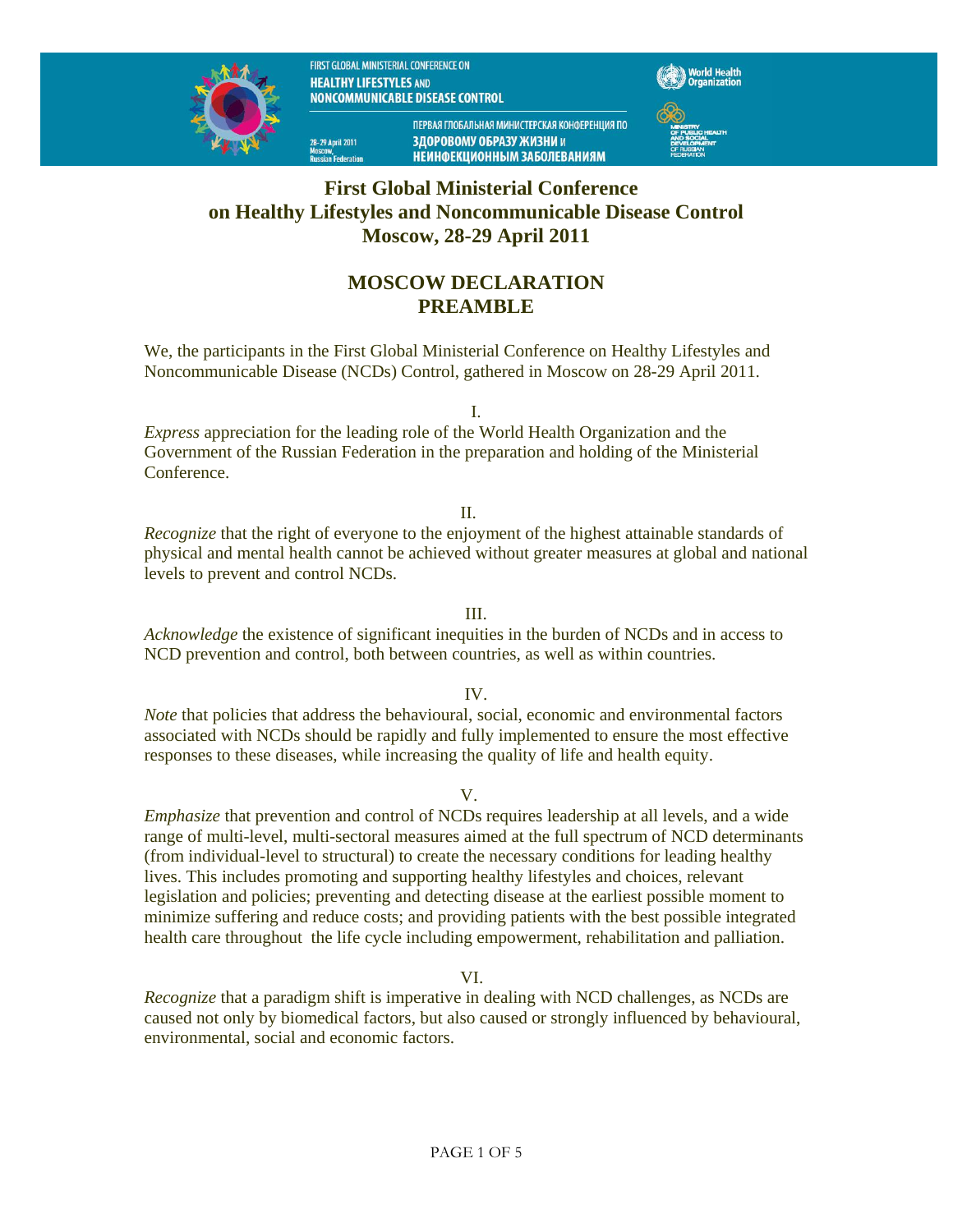

28–29 April 2011





ПЕРВАЯ ГЛОБАЛЬНАЯ МИНИСТЕРСКАЯ КОНФЕРЕНЦИЯ ПО ЗЛОРОВОМУ ОБРАЗУ ЖИЗНИ и **НЕИНФЕКЦИОННЫМ ЗАБОЛЕВАНИЯМ** 



VII.

*Affirm* our commitment to addressing the challenges posed by NCDs, including, as appropriate, strengthened and reoriented policies and programmes that emphasize multisectoral action on the behavioural, environmental, social and economic factors.

### VIII.

*Express our* belief that NCDs should be considered in partnerships for health; that they should be integrated into health and other sectors' planning and programming in a coordinated manner, particularly in low- and middle income countries; that they should be part of the global research agenda and that the impact and sustainability of approaches to prevent and control NCDs will be enhanced through health systems strengthening and strategic coordination with existing global health programs.

## **RATIONALE FOR ACTION**

- 1. NCDs, principally cardiovascular diseases, diabetes, cancers and chronic respiratory diseases, are the leading causes of preventable morbidity and disability**,** and currently cause over 60% of global deaths, 80% of which occur in developing countries. By 2030, NCDs are estimated to contribute to 75% of global deaths.
- 2. In addition, other NCDs such as mental disorders also significantly contribute to the global disease burden.
- 3. NCDs have substantial negative impacts on human development and may impede progress towards the Millennium Development Goals (MDGs).
- 4. NCDs now impact significantly on all levels of health services, health care costs, and the health workforce, as well as national productivity in both emerging and established economies.
- 5. Worldwide, NCDs are important causes of premature death, striking hard among the most vulnerable and poorest populations. Globally they impact on the lives of billions of people and can have devastating financial impacts that impoverish individuals and their families, especially in low- and middle-income countries.
- 6. NCDs can affect women and men differently, hence prevention and control of NCDs should take gender into account.
- 7. Many countries are now facing extraordinary challenges from the double burden of disease: communicable diseases and noncommunicable diseases. This requires adapting health systems and health policies, and a shift from disease-centred to people-centred approaches and population health measures. Vertical initiatives are insufficient to meet complex population needs, so integrated solutions that engage a range of disciplines and sectors are needed. Strengthening health systems in this way results in improved capacity to respond to a range of diseases and conditions.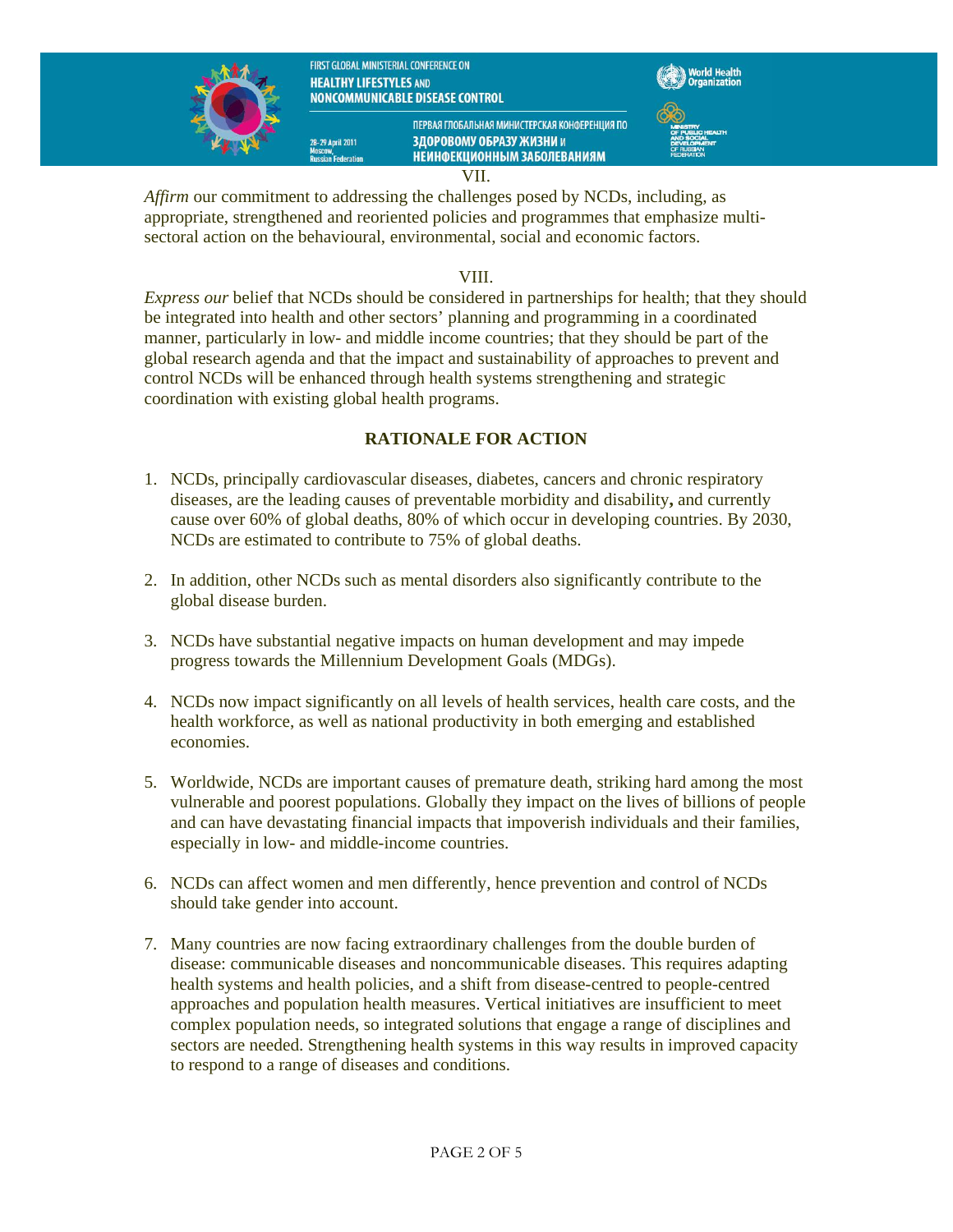

28–29 April 2011<br>Moscow,

FIRST GLOBAL MINISTERIAL CONFERENCE ON **HEALTHY LIFESTYLES AND** NONCOMMUNICABLE DISEASE CONTROL



ПЕРВАЯ ГЛОБАЛЬНАЯ МИНИСТЕРСКАЯ КОНФЕРЕНЦИЯ ПО ЗЛОРОВОМУ ОБРАЗУ ЖИЗНИ и **НЕИНФЕКЦИОННЫМ ЗАБОЛЕВАНИЯМ** 

- w,<br>ın Federation 8. Evidence-based and cost-effective interventions exist to prevent and control NCDs at global, regional, national and local levels. These interventions could have profound health, social, and economic benefits throughout the world.
- 9. Examples of cost-effective interventions to reduce the risk of NCDs, which are affordable in low-income countries and could prevent millions of premature deaths every year, include measures to control tobacco use, reduce salt intake and reduce the harmful use of alcohol.
- 10. Particular attention should be paid to the promotion of healthy diets (low consumption of saturated fats, trans fats, salt and sugar, and high consumption of fruits and vegetables) physical activity in all aspects of daily living.
- 11. Effective NCD prevention and control require leadership and concerted "whole of government" action at all levels (national, sub-national and local) and across a number of sectors, such as health, education, energy, agriculture, sports, transport and urban planning, environment, labour, industry and trade, finance and economic development.
- 12. Effective NCD prevention and control require the active and informed participation and leadership of individuals, families and communities, civil society organizations, private sector where appropriate, employers, health care providers and the international community.

## **COMMITMENT TO ACTION**

### **We, therefore, commit to act by:**

### **At the Whole of Government level:**

- 1. Developing multi-sectoral public policies that create equitable health promoting environments that enable individuals, families and communities to make healthy choices and lead healthy lives;
- 2. Strengthening policy coherence to maximize positive and minimize negative impacts on NCD risk factors and the burden resulting from policies of other sectors;
- 3. Giving priority to NCD prevention and control according to need, ensuring complementarity with other health objectives and mainstreaming multi-sectoral policies to strengthen the engagement of other sectors;
- 4. Engaging civil society to harness its particular capacities for NCD prevention and control;
- 5. Engaging the private sector in order to strengthen its contribution to NCD prevention and control according to international and national NCD priorities;
- 6. Developing and strengthening the ability of health systems to coordinate, implement, monitor and evaluate national and sub-national strategies and programmes on NCDs;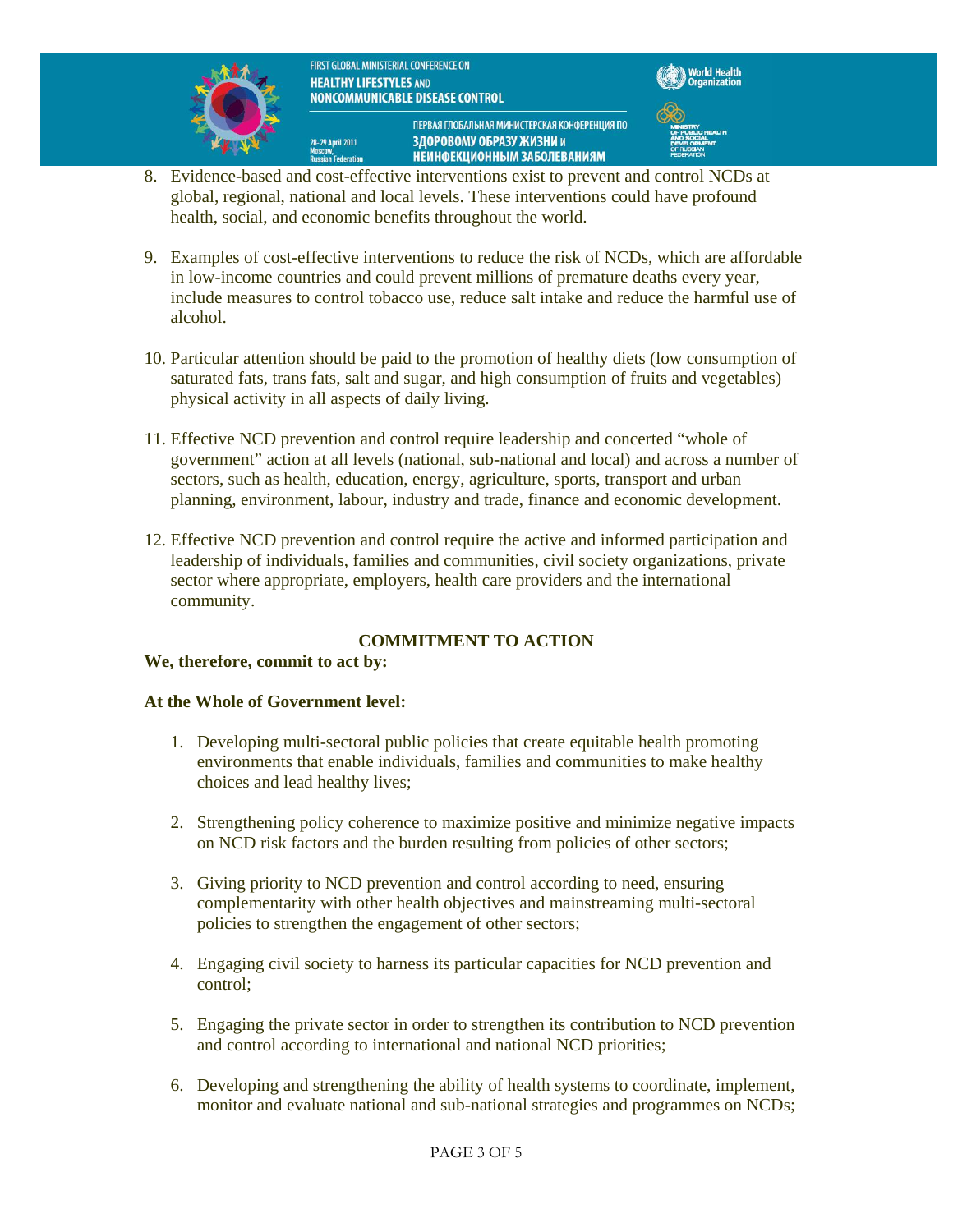FIRST GLOBAL MINISTERIAL CONFERENCE ON **HEALTHY LIFESTYLES AND** NONCOMMUNICABLE DISEASE CONTROL

28–29 April 2011



ПЕРВАЯ ГЛОБАЛЬНАЯ МИНИСТЕРСКАЯ КОНФЕРЕНЦИЯ ПО ЗДОРОВОМУ ОБРАЗУ ЖИЗНИ и



**НЕИНФЕКЦИОННЫМ ЗАБОЛЕВАНИЯМ** 

- 7. Implementing population-wide health promotion and disease prevention strategies, complemented by individual interventions, according to national priorities. These should be equitable and sustainable and take into account gender, cultural and community perspectives in order to reduce health inequities;
- 8. Implementing cost-effective policies, such as fiscal policies, regulations and other measures to reduce common risk factors such as tobacco use, unhealthy diet, physical inactivity and the harmful use of alcohol;
- 9. Accelerating implementation by States Parties of the provisions of the WHO Framework Convention on Tobacco Control (WHO FCTC) and encouraging other countries to ratify the Convention;
- 10. Implementing effective policies for NCD prevention and control at national and global levels, including those relevant to achieving the goals of the 2008-2013 Action Plan for the Global Strategy for the Prevention and Control of Noncommunicable Diseases, the WHO Global Strategy to Reduce the Harmful Use of Alcohol and the Global Strategy on Diet, Physical Activity and Health;
- 11. Promoting recognition of the rising incidence and burden of NCDs on national as well as international development agendas, and encouraging countries and international development partners to consider the level of priority accorded to NCDs.

### **At Ministry of Health level:**

- 1. Strengthening health information systems to monitor the evolving burden of NCDs, their risk factors, their determinants and the impact and effectiveness of health promotion, prevention and control policies and other interventions;
- 2. According to national priorities, strengthening public health systems at the country level to scale up evidence-based health promotion and NCD prevention strategies and actions;
- 3. Integrating NCD-related services into primary health care services through health systems strengthening, according to capacities and priorities;.
- 4. Promoting access to comprehensive and cost-effective prevention, treatment and care for integrated management of NCDs, including access to affordable, safe, effective and high quality medicines based on needs and resource assessments;
- 5. According to country-led prioritization, ensuring the scaling-up of effective, evidencebased and cost-effective interventions that demonstrate the potential to treat individuals with NCDs, protect those at high risk of developing them and reduce risk across populations.